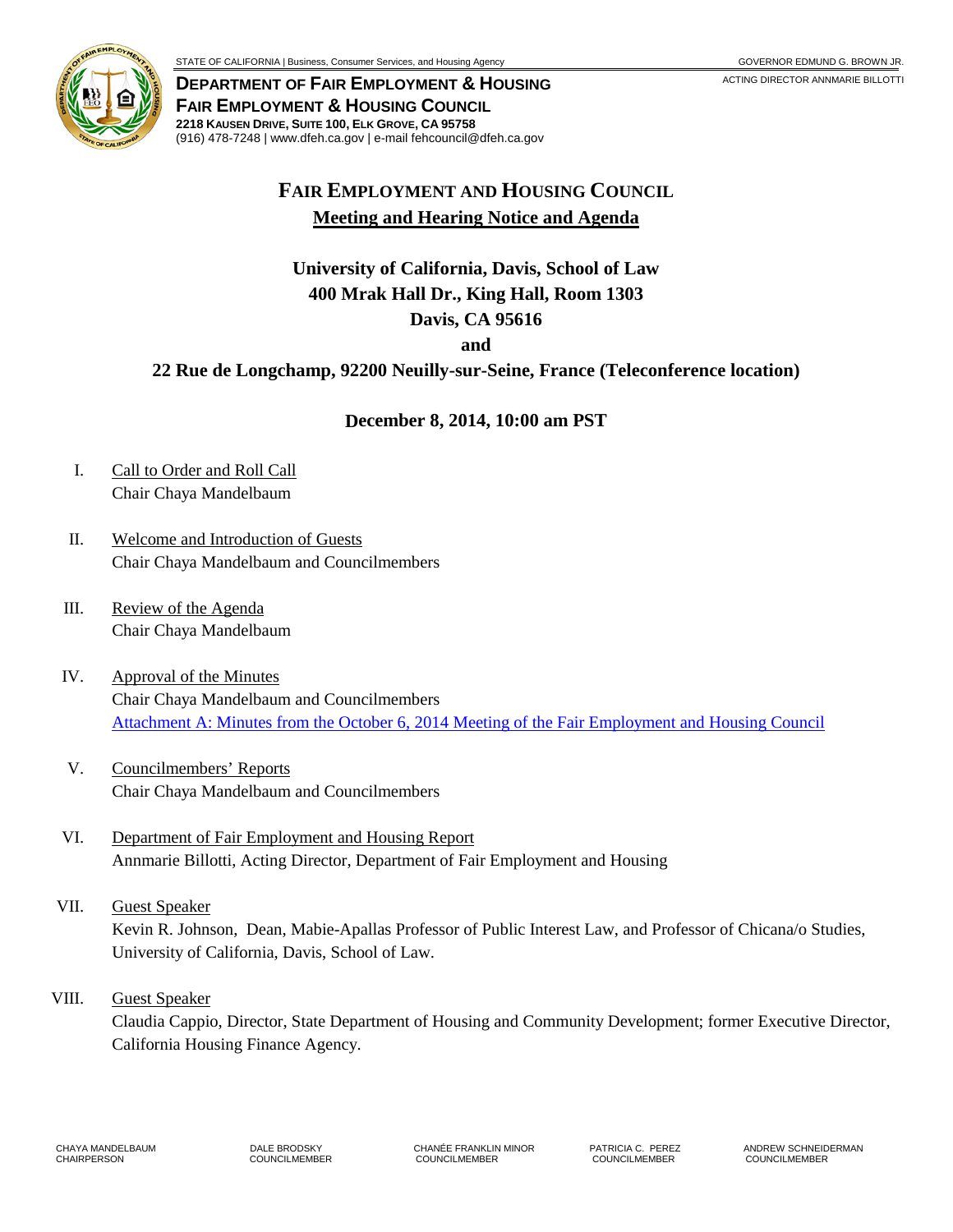- IX. Report of the Housing Regulations Subcommittee Councilmembers Andrew Schneiderman and Chanée Franklin Minor
- X. Report of the Education and Outreach Subcommittee Chair Chaya Mandelbaum and Councilmember Patricia Perez
- XI. Conflict of Interest Code Regulation Annmarie Billotti, Acting Director, Department of Fair Employment and Housing [Attachment B: Fair Employment and Housing Council Conflict of Interest Code Regulation \(FPPC Draft\)](/wp-content/uploads/sites/32/2017/06/AttachB-2014Dec8.pdf) 
	- A. Discussion by Council
	- B. Public Comment
	- C. Action by Council

### **BREAK – Lunch**

- XII. Public Hearing: Adopted Proposed Amendments to Fair Employment and Housing Act Regulations [Attachment C: Notice of Proposed Rulemaking](/wp-content/uploads/sites/32/2017/06/AttachC-2014Dec8.pdf) [Attachment D: Initial Statement of Reasons](/wp-content/uploads/sites/32/2017/06/AttachD-2014Dec8.pdf) [Attachment E: Text of Proposed Amendments to Fair Employment and Housing Act Regulations](/wp-content/uploads/sites/32/2017/06/AttachE-2014Dec8.pdf)
	- A. Introduction Chair Chaya Mandelbaum and Councilmembers Dale Brodsky and Patricia Perez
	- B. Public Comment
- XIII. Further Modifications to Text of Proposed Amendments to California Family Rights Act Regulations [Attachment F: Further Modifications to Text of Proposed Amendments to CFRA Regulations \(Draft\)](/wp-content/uploads/sites/32/2017/06/AttachF-2014Dec8.pdf) 
	- A. Discussion by Council
	- B. Public Comment
	- C. Action by Council

#### XIV. Future Meeting

January 13, 2015 at a Bay Area location still to be confirmed.

#### XV. Further Public Comment

#### XVI. Adjournment

Meetings of the Fair Employment and Housing Council (Council) of the Department of Fair Employment and Housing (DFEH) are open to the public except when specifically noticed otherwise in accordance with the Open Meeting Act. Public comments will be taken on agenda items at the time the specific item is raised. The Council may take action on any item listed on the agenda, unless listed as informational only. All times are approximate and subject to change. Agenda items may be taken out of order to accommodate speakers and to maintain a quorum. The meeting may be cancelled without notice. For verification of the meeting and its webcast address, call (916) 478-7248 or access DFEH's Web site at [www.dfeh.ca.gov.](http://www.dfeh.ca.gov/) To submit comments during the webcast, e-mail [FEHCouncil@dfeh.ca.gov.](mailto:FEHCouncil@dfeh.ca.gov)

 $\overline{\phantom{a}}$  , and the set of the set of the set of the set of the set of the set of the set of the set of the set of the set of the set of the set of the set of the set of the set of the set of the set of the set of the s

CHAIRPERSON COUNCILMEMBER COUNCILMEMBER COUNCILMEMBER COUNCILMEMBER

CHAYA MANDELBAUM DALE BRODSKY CHANÉE FRANKLIN MINOR PATRICIA C. PEREZ ANDREW SCHNEIDERMAN